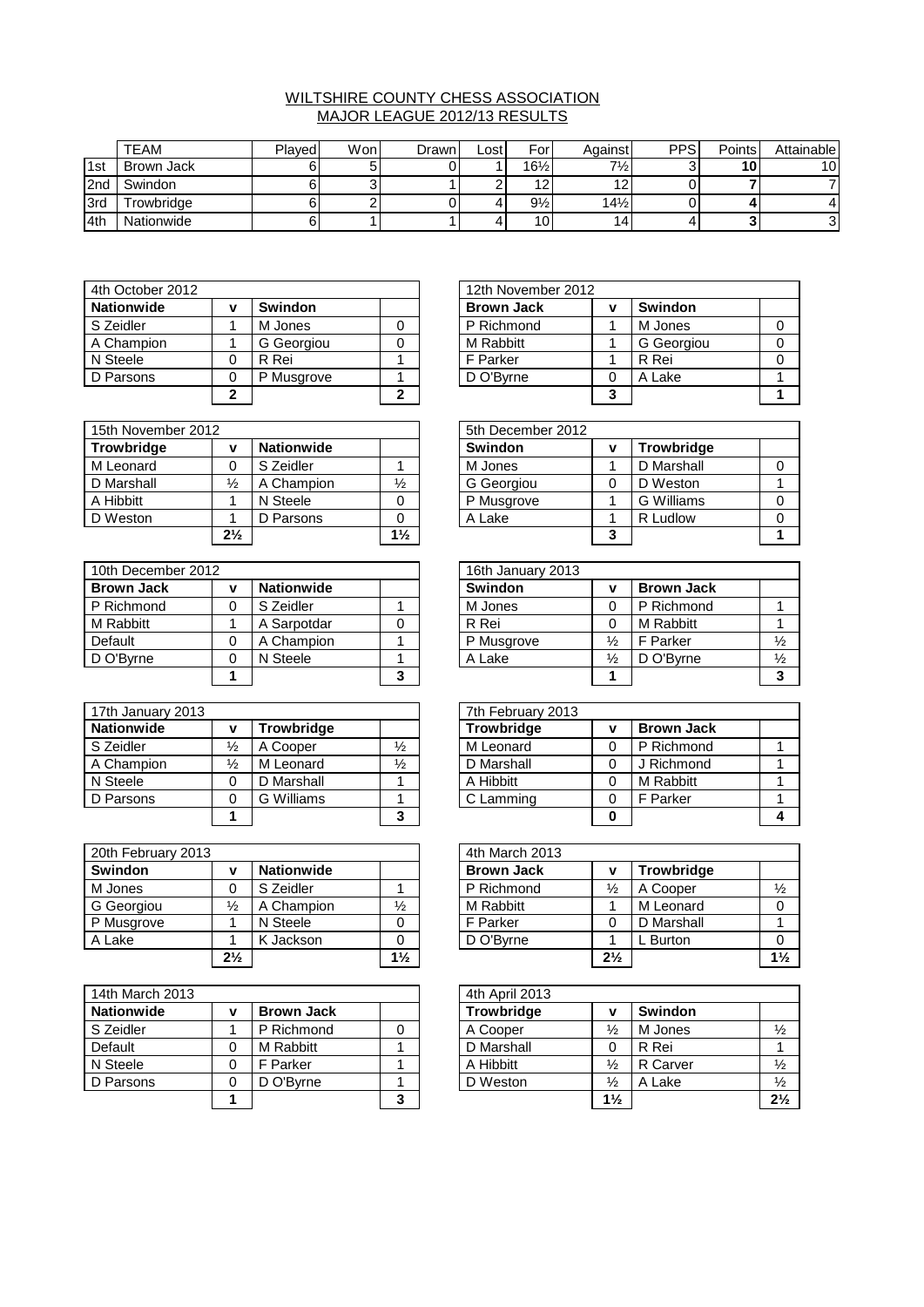## Major League Player Statistics 2012/13

|                            |              | Club              |                |                |                |                |       | Game<br>Points | PI  | PI ave | Default<br>wins | Board<br>ave. |
|----------------------------|--------------|-------------------|----------------|----------------|----------------|----------------|-------|----------------|-----|--------|-----------------|---------------|
| Player                     | Grade<br>168 |                   | Played         | Won            | Drawn          | Lost           | Score |                |     |        |                 |               |
| Michael Rabbitt            |              | <b>Brown Jack</b> | 6              | 6              |                |                | 100%  | 6.0            | 7.9 | 1.3    | $\mathbf{1}$    | 2.2           |
| Sven Zeidler               | 213          | Nationwide        | 6              | 5              | $\mathbf{1}$   |                | 92%   | 5.5            | 6.4 | 1.1    |                 | 1.0           |
| Anthony Lake               | 126          | Swindon           | 5              | 3              | $\overline{c}$ |                | 80%   | 4.0            | 7.1 | 1.4    |                 | 4.0           |
| Peter Musgrove             | 131          | Swindon           | $\overline{4}$ | 3              | $\mathbf{1}$   |                | 88%   | 3.5            | 5.7 | 1.4    |                 | 3.3           |
| <b>Adrian Champion</b>     | 147          | Nationwide        | 5              | $\overline{c}$ | 3              |                | 70%   | 3.5            | 5.8 | 1.2    | $\mathbf{1}$    | 2.2           |
| Francis Parker             | U            | <b>Brown Jack</b> | 5              | 3              | 1              | 1              | 70%   | 3.5            | 4.7 | 0.9    |                 | 3.2           |
| Peter Richmond             | 200          | <b>Brown Jack</b> | 6              | 3              | 1              | $\overline{c}$ | 58%   | 3.5            | 5.0 | 0.8    |                 | 1.0           |
| David Weston               | 154          | Trowbridge        | 3              | $\overline{c}$ | 1              |                | 83%   | 2.5            | 3.2 | 1.1    |                 | 3.3           |
| Danny O'Byrne              | 154          | <b>Brown Jack</b> | 5              | $\overline{c}$ | 1              | $\overline{c}$ | 50%   | 2.5            | 3.3 | 0.7    |                 | 4.0           |
| David Marshall             | 158          | Trowbridge        | 6              | $\overline{c}$ | $\mathbf{1}$   | 3              | 42%   | 2.5            | 5.2 | 0.9    |                 | 2.2           |
| Ricardo Rei                | 137          | Swindon           | $\overline{4}$ | $\overline{c}$ |                | $\overline{c}$ | 50%   | 2.0            | 4.7 | 1.2    |                 | 2.5           |
| Andrew Cooper              | 171          | Trowbridge        | 3              |                | 3              |                | 50%   | 1.5            | 3.5 | 1.2    |                 | 1.0           |
| <b>Arthur Hibbitt</b>      | 156          | Trowbridge        | 3              | 1              | 1              | 1              | 50%   | 1.5            | 2.5 | 0.8    |                 | 3.0           |
| <b>Mark Jones</b>          | 151          | Swindon           | 6              | 1              | 1              | 4              | 25%   | 1.5            | 6.8 | 1.1    |                 | 1.0           |
| Jane Richmond              | 192          | <b>Brown Jack</b> | 1              | 1              |                |                | 100%  | 1.0            | 1.2 | 1.2    |                 | 2.0           |
| <b>Gareth Williams</b>     | 142          | Trowbridge        | $\mathfrak{2}$ | 1              |                | 1              | 50%   | 1.0            | 1.6 | 0.8    |                 | 3.5           |
| Nick Steele                | 129          | Nationwide        | 6              | $\mathbf{1}$   |                | 5              | 17%   | 1.0            | 5.3 | 0.9    |                 | 3.2           |
| <b>Richard Carver</b>      | 125          | Swindon           | $\mathbf{1}$   |                | $\mathbf{1}$   |                | 50%   | 0.5            | 1.3 | 1.3    |                 | 3.0           |
| Mark Leonard               | 164          | Trowbridge        | $\overline{4}$ |                | $\mathbf{1}$   | 3              | 13%   | 0.5            | 3.2 | 0.8    |                 | 1.5           |
| George Georgiou            | 145          | Swindon           | $\overline{4}$ |                | 1              | 3              | 13%   | 0.5            | 2.8 | 0.7    |                 | 2.0           |
| <b>David Parsons</b>       | 114          | Nationwide        | $\overline{4}$ |                |                | $\overline{4}$ | 0%    | 0.0            | 3.3 | 0.8    |                 | 4.0           |
| Louis Burton               | 87           | Trowbridge        | $\mathbf{1}$   |                |                | 1              | 0%    | 0.0            | 1.0 | 1.0    |                 | 4.0           |
| Kelvin Jackson             | U            | Nationwide        | $\mathbf{1}$   |                |                | 1              | 0%    | 0.0            | 0.7 | 0.7    |                 | 4.0           |
| <b>Christopher Lamming</b> | 147          | Trowbridge        | $\mathbf{1}$   |                |                | 1              | 0%    | 0.0            | 0.7 | 0.7    |                 | 4.0           |
| Roy Ludlow                 | 115          | Trowbridge        | $\mathbf{1}$   |                |                | 1              | 0%    | 0.0            | 0.6 | 0.6    |                 | 4.0           |
| Amogh Sarpotdar            | 164          | Nationwide        | 1              |                |                | 1              | 0%    | 0.0            | 0.5 | 0.5    |                 | 2.0           |

Table sorted by Game points then Score % then PI.

PI (Performance Indicator) scores each game with 2 points. The average is one point per person, but each player can score anywhere between zero and two points depending how good their perfomance was compared to their grade and their opponent's grade.